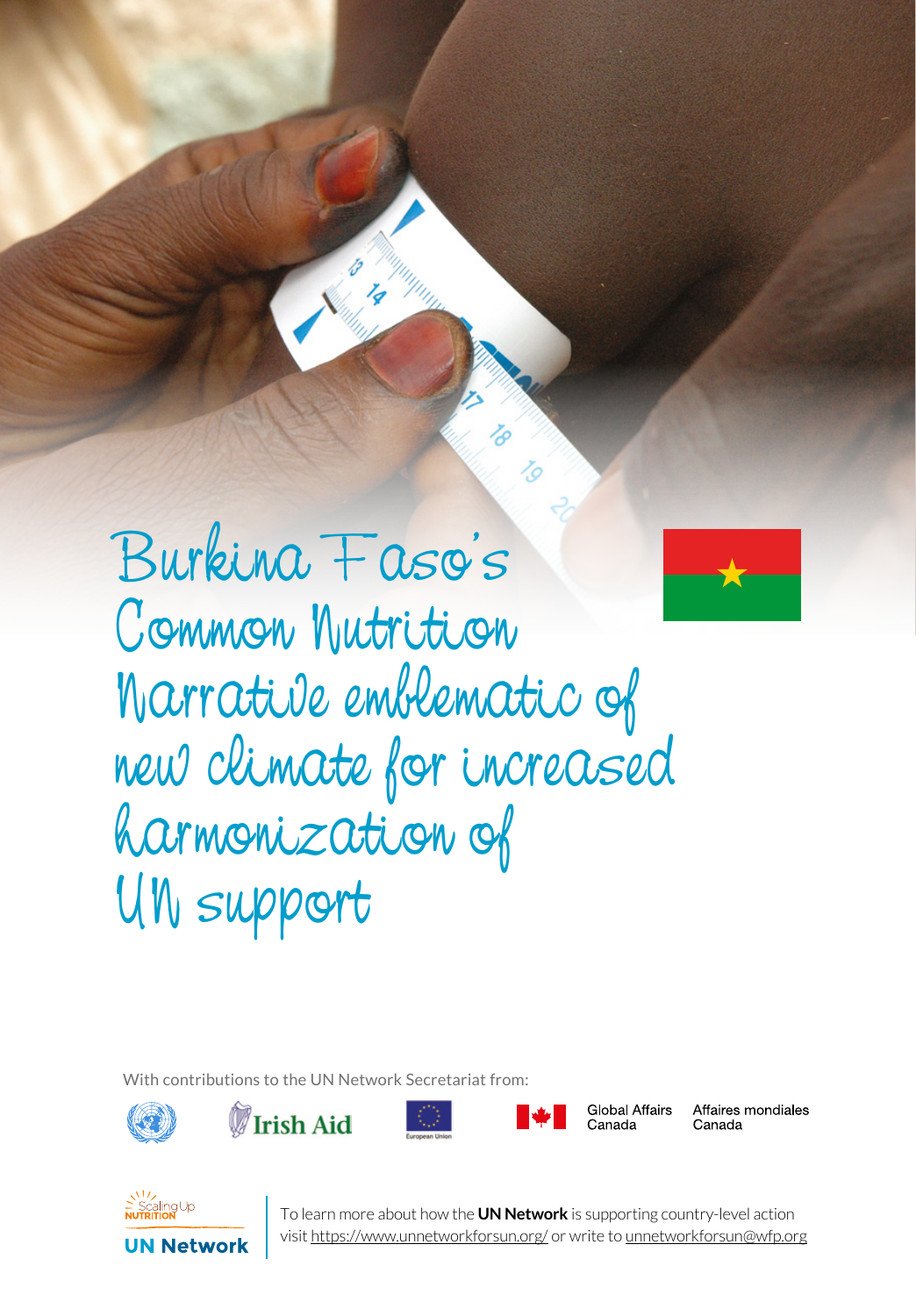Furkina Faso has taken great strides to address malnutrition in the country. Not only has it reached a number of nutrition governance milestones, it has reduced child stunting from 35 percent in 2010 country. Not only has it reached a number of nutrition governance milestones, it has reduced child stunting from 35 percent in 2010 (Demographic and Health Survey) to 21 percent in 2017 (National Nutrition Survey). This makes Burkina Faso one of the success stories, where the UN Network has played a critical role in building the collective nutrition agenda.

Since 2014, the UN Network, through its intensive arm, REACH, has worked closely with the SUN Government Focal Point and other authorities to employ a participatory approach that has mobilized multiple sectors whose work supports nutrition outcomes. Today, roughly eight ministries (Agriculture, Education, Health, Local Governance, National and Women's Solidarity, Research, Social Protection, Trade and WASH) are engaged to fight malnutrition in full force. This UN Network (UNN) support has also been instrumental in galvanizing stakeholders from the other SUN networks. Many actors, including the UNRC, recognize that UNN's neutral facilitation and analytics have served as door openers, bridges and anchors to establish a common language and ground multi-sectoral/stakeholder nutrition action.

The Common Narrative on Nutrition<sup>1</sup> joins the country's list of achievements and efforts to step up collective action on nutrition. While the document was developed by UNN, it takes into account the greater SUN Movement architecture and processes. It was conceptualized to serve as a catalyst for discussions with government and other partners about successive SUN activity at national and sub-national levels to nurture the collective spirit of the SUN Movement. A set of recommendations are articulated for each of the six SUN networks active in-country, including the UNN, as well as for the SUN Government Focal Point,

<sup>1</sup> Visit: [https://www.unnetworkforsun.org/sites/default/files/documents/files/Common%20UNN%20Narrative-](https://www.unnetworkforsun.org/sites/default/files/documents/files/Common%20UNN%20Narrative-Burkina%20Faso-18Apr2019%20%28Final%29.pdf)[Burkina%20Faso-18Apr2019%20%28Final%29.pdf](https://www.unnetworkforsun.org/sites/default/files/documents/files/Common%20UNN%20Narrative-Burkina%20Faso-18Apr2019%20%28Final%29.pdf).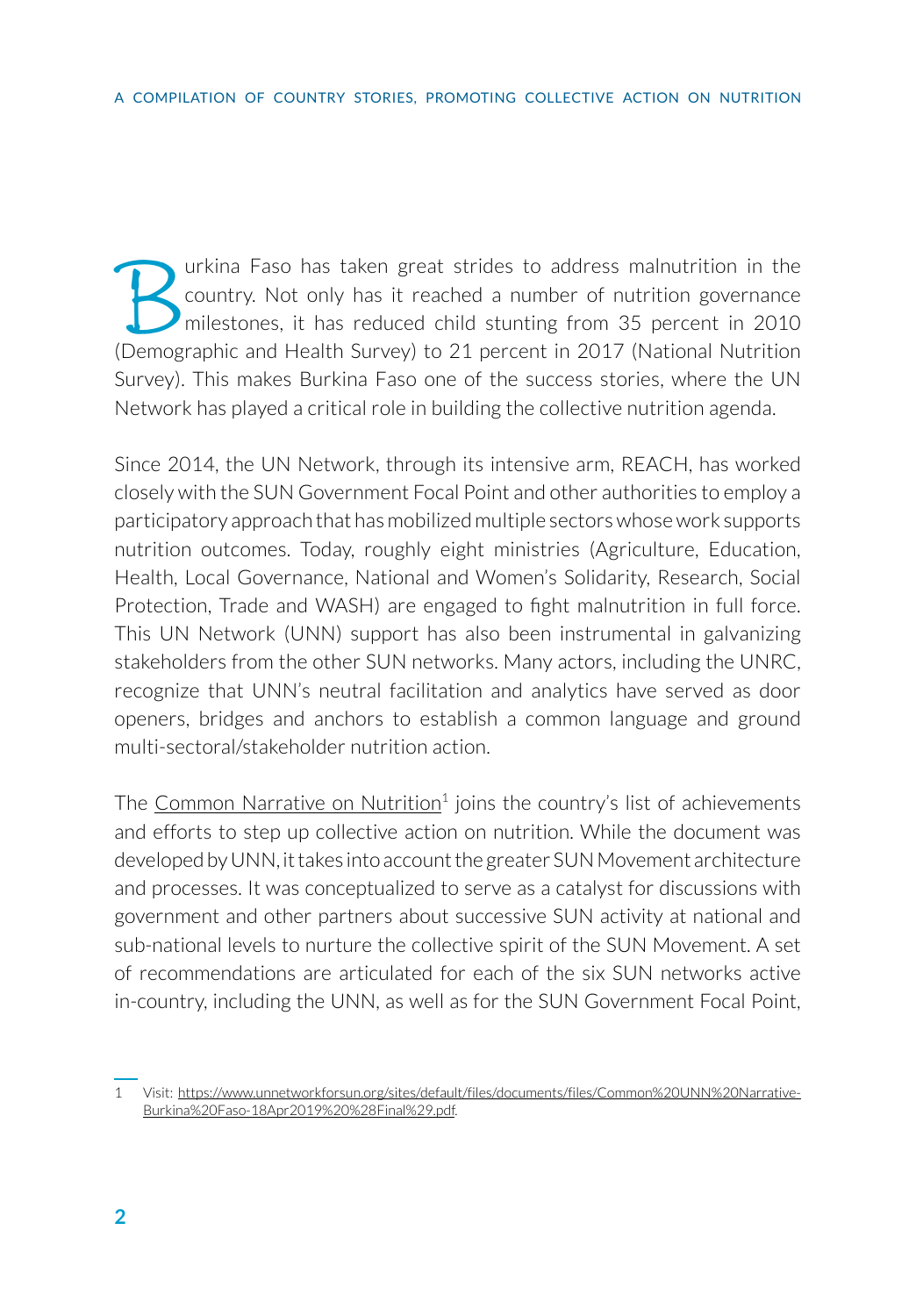key ministries and decentralized government authorities, showcasing the UN's unique multilateral role. The document is the fruit of various consultations with SUN stakeholders, and an outgrowth of a [joint UN nutrition agenda](https://scalingupnutrition.org/news/un-network-for-sun-bands-together-in-burkina-faso-to-formulate-a-un-nutrition-agenda-in-pursuit-of-nutrition-gains/)<sup>2</sup> that was formulated in 2017, when the UN came together to formulate a UN joint vision on nutrition. Officially launched in late 2018, during an event that was covered by national television and newspapers, the common narrative was later revised in light of those wider stakeholder discussions. This enabled the process to be even more inclusive.

30 No. 2004



Les agences des Nations unies brandissent la même arme

**BENNING AND ARRAIGN** 

**Santé** 

Lutte contre la malnutrition

*Local newspaper coverage of nutrition stakeholders workshop*

*Cover of Burkina Faso's Common Narrative on Nutrition*

2 Visit: [https://scalingupnutrition.org/news/un-network-for-sun-bands-together-in-burkina-faso-to-formulate](https://scalingupnutrition.org/news/un-network-for-sun-bands-together-in-burkina-faso-to-formulate-a-un-nutrition-agenda-in-pursuit-of-nutrition-gains/)[a-un-nutrition-agenda-in-pursuit-of-nutrition-gains/.](https://scalingupnutrition.org/news/un-network-for-sun-bands-together-in-burkina-faso-to-formulate-a-un-nutrition-agenda-in-pursuit-of-nutrition-gains/)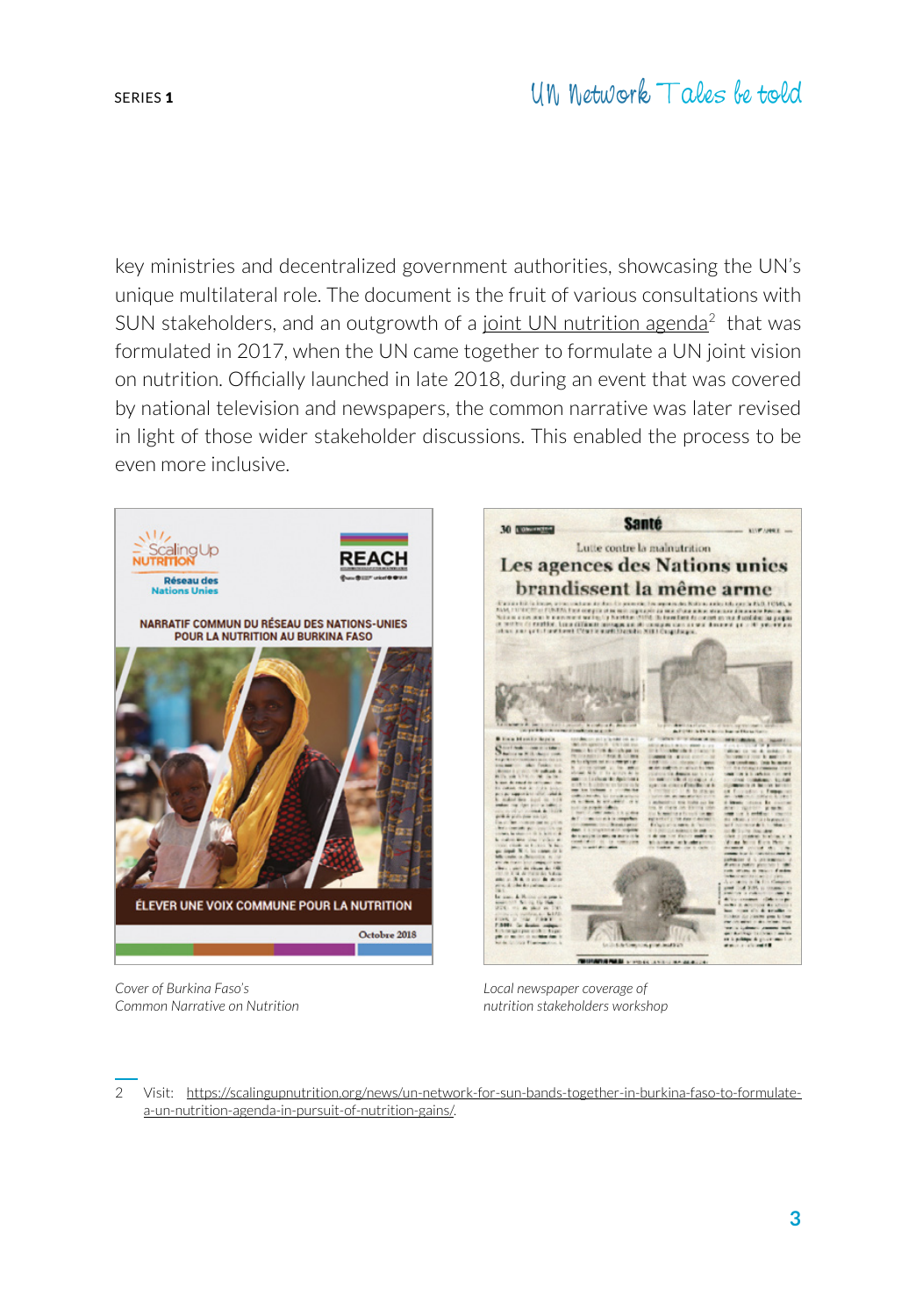The narrative is based on an analysis of the nutrition situation and<br>the challenges faced by stakeholders in the country, drawing upon<br>UNN analytics. These include the <u>Multi-sectoral Nutrition Overview</u><br>dashboards<sup>3</sup> Poli the challenges faced by stakeholders in the country, drawing upon UNN analytics. These include the Multi-sectoral Nutrition Overview [dashboards](https://www.unnetworkforsun.org/sites/default/files/2018-06/Burkina%20Faso%20MNO%20dashboards_0.pdf),<sup>3</sup> [Policy and Plan Overviews,](https://www.unnetworkforsun.org/sites/default/files/2018-12/Policy%20Overview%20-%20Burkina%20Faso.pdf)<sup>4</sup> Nutrition Stakeholder and Action [Mapping](https://www.unnetworkforsun.org/sites/default/files/2018-06/Burkina%20Faso%20Mapping%20-%20National_0.pdf),<sup>5</sup> UN Nutrition Inventory and <u>Nutrition Capacity Assessment</u>,<sup>6</sup> which all SUN stakeholders can benefit from and use. This data-driven approach has been crucial for making the narrative action-oriented as well as recapping priorities and the evolution of Burkina Faso's SUN Movement. Among other aspects, the narrative outlines the measures being taken by FAO, UNFPA, UNICEF, WFP and WHO to improve nutrition and includes specific nutrition targets to help keep these efforts on track.

The UNRC, Ms. Metsi Makhetha, a coordination champion in her own right, seized the opportunity to engage in the process, share her strategic insights and inspire humanitarian and development colleagues to look through the same lens. In an interview with the UNN Secretariat, Ms. Makhetha speaks of her commitment "to create a space where people could understand we're all in the same boat. We're all concerned for the welfare of the people. Let's get together... UNN-REACH provided the platform for the UN to stay connected to the rest of the actors, with the SDGs as a collective goal." The common narrative has since been widely disseminated with a view to triggering increased partnership and investment for nutrition action in the country.

<sup>3</sup> Visit: [https://www.unnetworkforsun.org/sites/default/files/2018-06/Burkina%20Faso%20MNO%20dashboards\\_0.pdf](https://www.unnetworkforsun.org/sites/default/files/2018-06/Burkina%20Faso%20MNO%20dashboards_0.pdf).

<sup>4</sup> Visit:<https://www.unnetworkforsun.org/sites/default/files/2018-12/Policy%20Overview%20-%20Burkina%20Faso.pdf>. 5 Visit: [https://www.unnetworkforsun.org/sites/default/files/2018-06/Burkina%20Faso%20Mapping%20-%20](https://www.unnetworkforsun.org/sites/default/files/2018-06/Burkina%20Faso%20Mapping%20-%20National_0.pdf)

[National\\_0.pdf.](https://www.unnetworkforsun.org/sites/default/files/2018-06/Burkina%20Faso%20Mapping%20-%20National_0.pdf) 6 Visit: [https://www.unnetworkforsun.org/sites/default/files/2018-12/Burkina%20Faso%20Nutrition%20Capacity%20As](https://www.unnetworkforsun.org/sites/default/files/2018-12/Burkina%20Faso%20Nutrition%20Capacity%20Assessment%20%26%20Plan.pdf)[sessment%20%26%20Plan.pdf](https://www.unnetworkforsun.org/sites/default/files/2018-12/Burkina%20Faso%20Nutrition%20Capacity%20Assessment%20%26%20Plan.pdf).